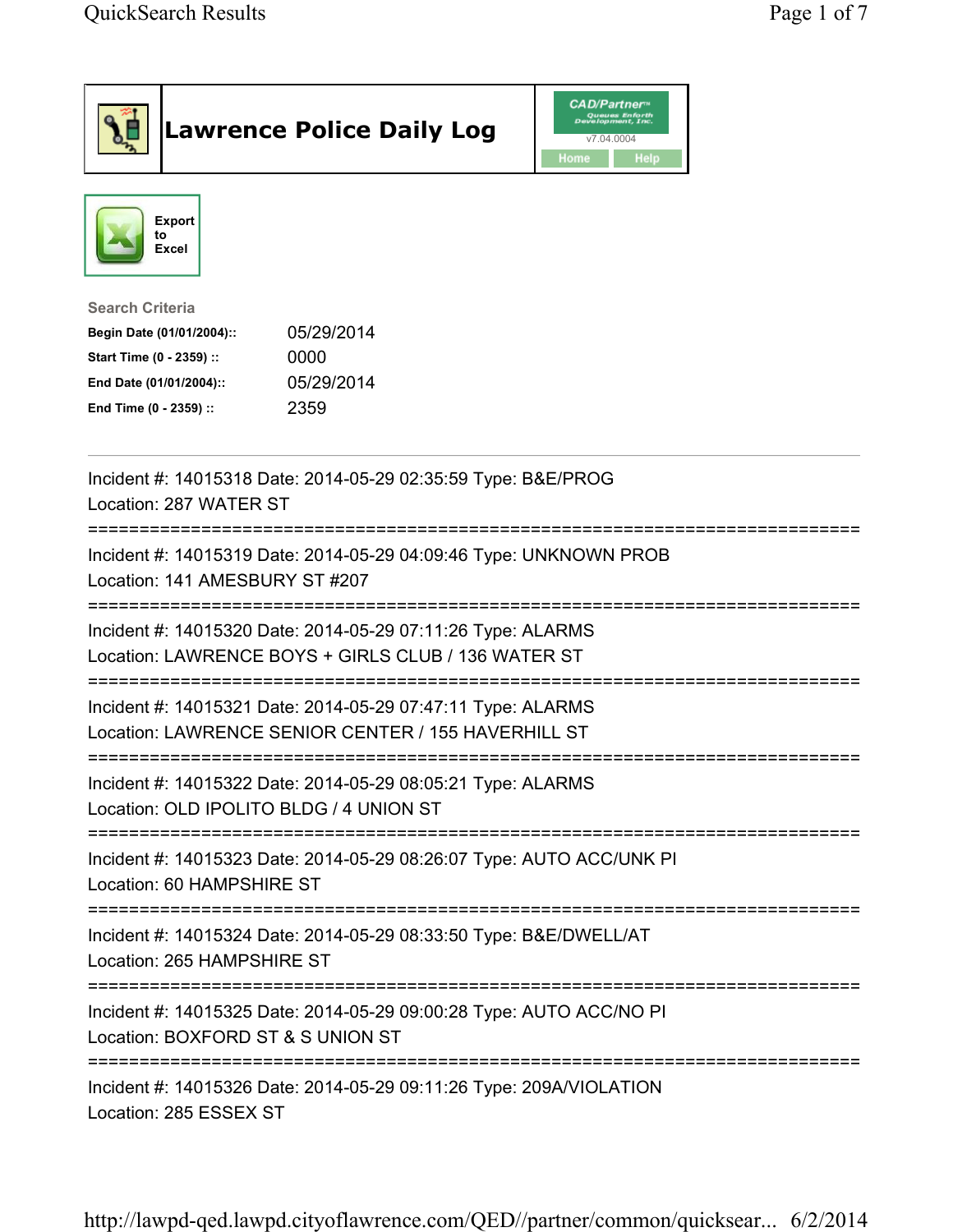=========================================================================== Incident #: 14015327 Date: 2014-05-29 09:30:08 Type: MV/BLOCKING Location: JACKSON LUMBER CO. / 215 MARKET ST =========================================================================== Incident #: 14015328 Date: 2014-05-29 09:32:03 Type: NEIGHBOR PROB Location: HEAVENLY DONUTS / 262 ESSEX ST =========================================================================== Incident #: 14015329 Date: 2014-05-29 09:47:30 Type: SUICIDE ATTEMPT Location: 3 WOODLAND ST FL UNIT12 =========================================================================== Incident #: 14015330 Date: 2014-05-29 10:18:23 Type: HIT & RUN M/V Location: CANAL ST & MARSTON ST =========================================================================== Incident #: 14015331 Date: 2014-05-29 10:22:47 Type: WARRANT SERVE Location: 264 COLONIAL RD =========================================================================== Incident #: 14015332 Date: 2014-05-29 10:33:17 Type: PARK & WALK Location: BROADWAY =========================================================================== Incident #: 14015333 Date: 2014-05-29 10:36:23 Type: SUS PERS/MV Location: MCDONALDS / 50 BROADWAY =========================================================================== Incident #: 14015334 Date: 2014-05-29 10:56:36 Type: AUTO ACC/PED Location: BROADWAY & MANCHESTER ST =========================================================================== Incident #: 14015335 Date: 2014-05-29 11:00:36 Type: FIGHT Location: 324 BROADWAY FL 2 =========================================================================== Incident #: 14015336 Date: 2014-05-29 11:01:13 Type: AUTO ACC/NO PI Location: 17 LAWRENCE ST =========================================================================== Incident #: 14015337 Date: 2014-05-29 11:22:15 Type: WARRANT SERVE Location: LEONARD SCHOOL / 60 ALLEN ST =========================================================================== Incident #: 14015338 Date: 2014-05-29 11:24:18 Type: PARK & WALK Location: BROADWAY =========================================================================== Incident #: 14015339 Date: 2014-05-29 11:24:39 Type: FRAUD Location: 9 ODILE CT =========================================================================== Incident #: 14015340 Date: 2014-05-29 11:30:21 Type: M/V STOP Location: HANCOCK ST & MELROSE TER

http://lawpd-qed.lawpd.cityoflawrence.com/QED//partner/common/quicksear... 6/2/2014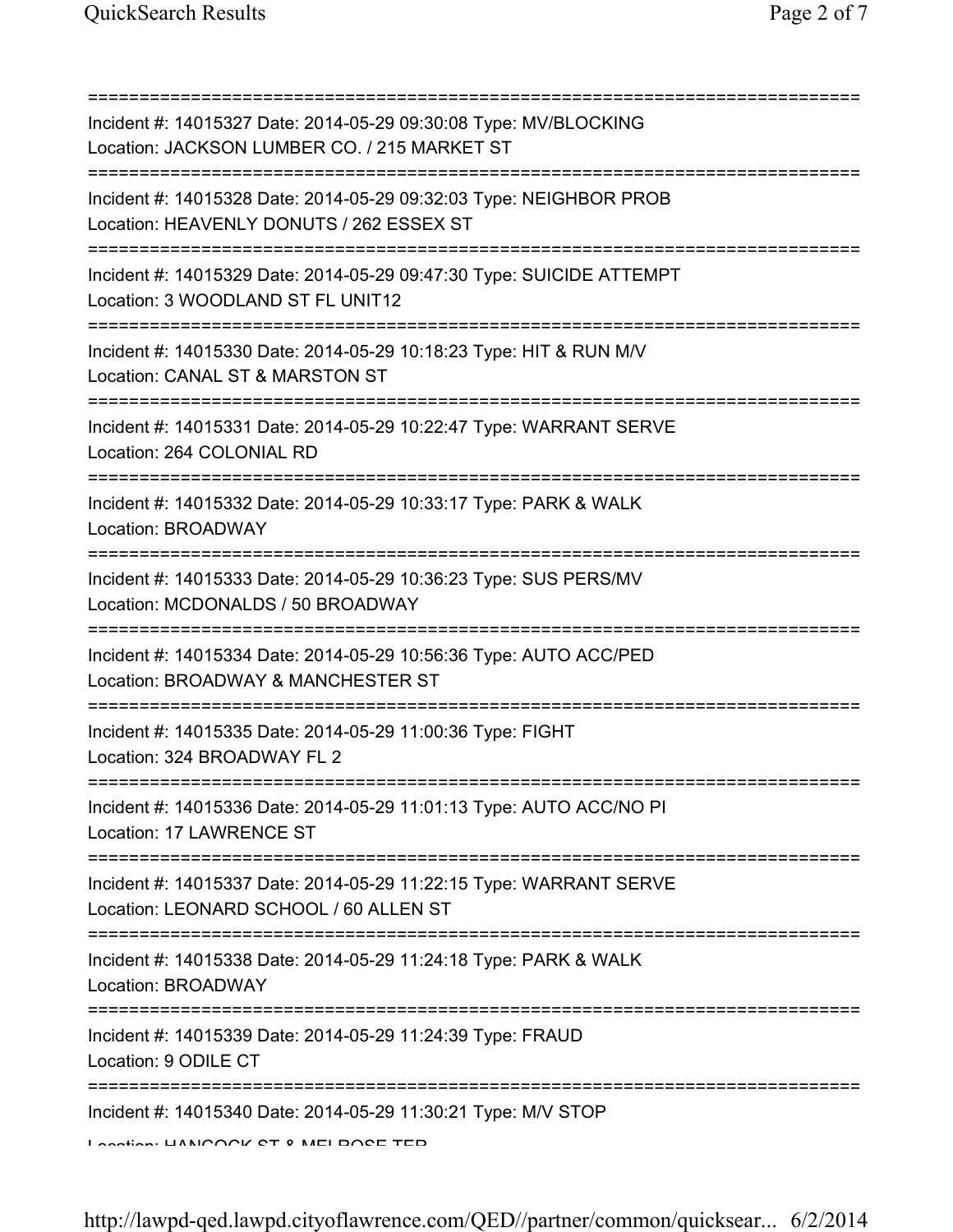| Incident #: 14015341 Date: 2014-05-29 11:31:19 Type: DRUG VIO<br>Location: BROOKFIELD ST & FARLEY ST                                 |
|--------------------------------------------------------------------------------------------------------------------------------------|
| Incident #: 14015342 Date: 2014-05-29 11:43:50 Type: STOL/MV/PAS<br>Location: 570 HAVERHILL ST                                       |
| Incident #: 14015343 Date: 2014-05-29 11:48:42 Type: M/V STOP<br>Location: BODWELL ST & GREENWOOD ST                                 |
| Incident #: 14015344 Date: 2014-05-29 11:56:07 Type: HIT & RUN M/V<br>Location: 439 S UNION ST<br>;================================= |
| Incident #: 14015345 Date: 2014-05-29 12:27:01 Type: AUTO ACC/NO PI<br>Location: AMESBURY ST & LOWELL ST                             |
| Incident #: 14015346 Date: 2014-05-29 12:40:49 Type: DRUG VIO<br>Location: MCDONALDS / 599 ANDOVER ST                                |
| Incident #: 14015347 Date: 2014-05-29 12:55:31 Type: CK WELL BEING<br>Location: DUCK BRIDGE / 0 ISLAND ST                            |
| Incident #: 14015348 Date: 2014-05-29 13:05:07 Type: FIGHT<br>Location: 19 E HAVERHILL ST #REAR FL 1                                 |
| Incident #: 14015349 Date: 2014-05-29 13:15:55 Type: HIT & RUN M/V<br>Location: LAWRENCE ST & MAPLE ST                               |
| Incident #: 14015350 Date: 2014-05-29 13:25:03 Type: MAL DAMAGE<br>Location: LEONARD SCHOOL / 60 ALLEN ST                            |
| Incident #: 14015351 Date: 2014-05-29 13:43:26 Type: AUTO ACC/NO PI<br>Location: 133 LAWRENCE ST                                     |
| Incident #: 14015352 Date: 2014-05-29 14:07:28 Type: SUS PERS/MV<br>Location: BENNINGTON ST & ERVING AV                              |
| Incident #: 14015353 Date: 2014-05-29 14:28:58 Type: ROBBERY PAST<br>Location: 284 BROADWAY                                          |
| Incident #: 14015354 Date: 2014-05-29 14:32:41 Type: MEDIC SUPPORT                                                                   |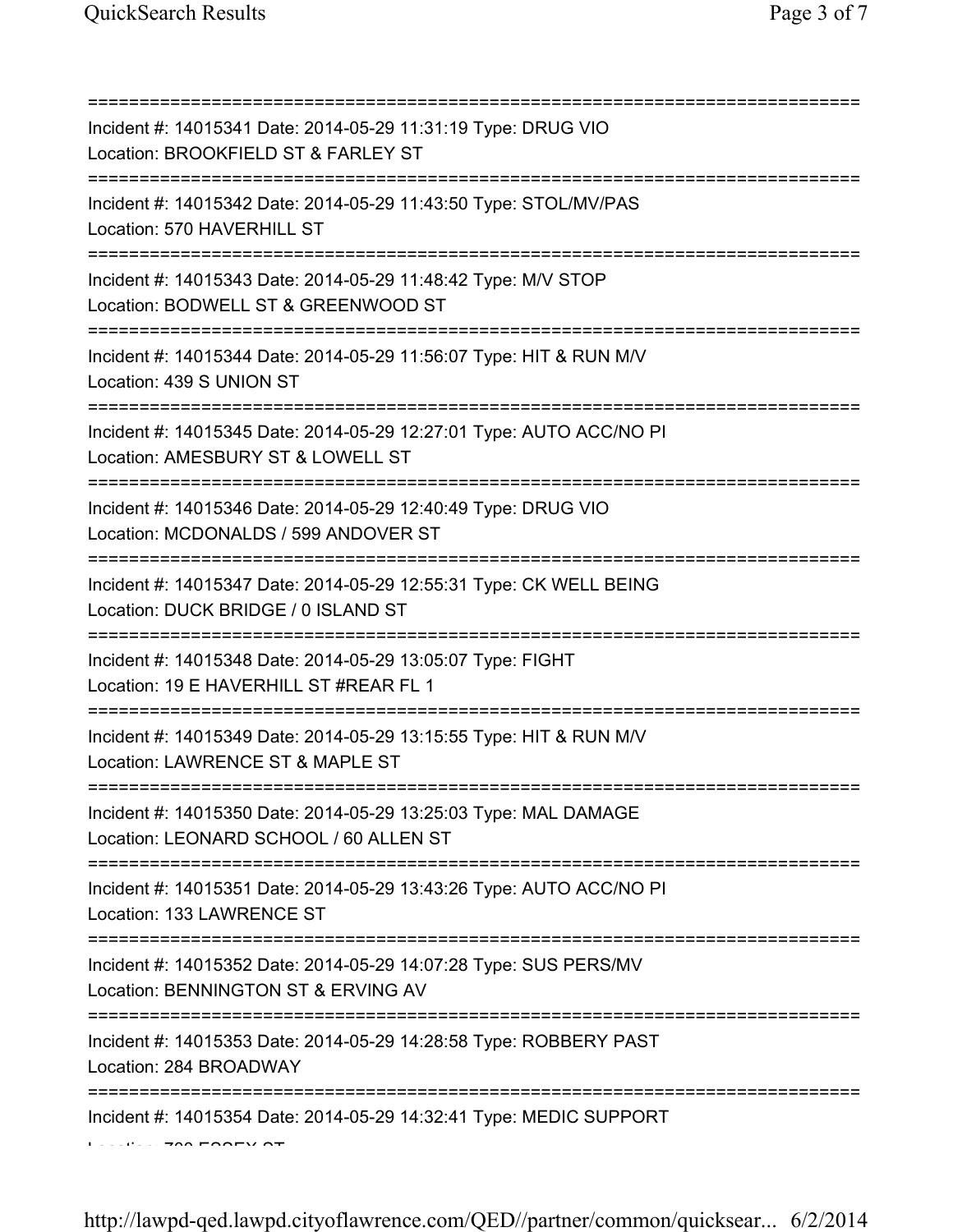Location: 32 LAWRENCE ST

=========================================================================== Incident #: 14015355 Date: 2014-05-29 14:51:42 Type: MAN DOWN Location: 163 HIGH ST =========================================================================== Incident #: 14015356 Date: 2014-05-29 15:04:53 Type: RECOV/STOL/MV Location: HOLT ST & WATER ST =========================================================================== Incident #: 14015357 Date: 2014-05-29 15:33:49 Type: ALARM/BURG Location: 49 WILLOW ST =========================================================================== Incident #: 14015358 Date: 2014-05-29 15:56:06 Type: TRANSPORT Location: CVS PHARMACY / 205 S BROADWAY =========================================================================== Incident #: 14015359 Date: 2014-05-29 15:59:48 Type: DISORDERLY Location: S UNION ST & SPRINGFIELD ST =========================================================================== Incident #: 14015360 Date: 2014-05-29 16:00:33 Type: AUTO ACC/NO PI Location: 95 FARNHAM ST =========================================================================== Incident #: 14015361 Date: 2014-05-29 16:12:11 Type: DISTURBANCE Location: 9 CEDAR ST =========================================================================== Incident #: 14015362 Date: 2014-05-29 16:12:57 Type: ASSSIT OTHER PD Location: 67 BROMFIELD ST =========================================================================== Incident #: 14015363 Date: 2014-05-29 16:13:52 Type: TRESPASSING Location: 55 COLUMBUS AV =========================================================================== Incident #: 14015364 Date: 2014-05-29 16:15:13 Type: BUILDING CHK Location: 191 SARATOGA ST =========================================================================== Incident #: 14015365 Date: 2014-05-29 16:29:02 Type: DRUG VIO Location: WILLIAM ST & YOUNG AV =========================================================================== Incident #: 14015366 Date: 2014-05-29 16:32:03 Type: AUTO ACC/UNK PI Location: PARKER ST & SALEM ST =========================================================================== Incident #: 14015367 Date: 2014-05-29 16:50:22 Type: THREATS Location: 2 BENNINGTON ST =========================================================================== Incident #: 14015368 Date: 2014-05-29 16:55:13 Type: A&B D/W PAST

http://lawpd-qed.lawpd.cityoflawrence.com/QED//partner/common/quicksear... 6/2/2014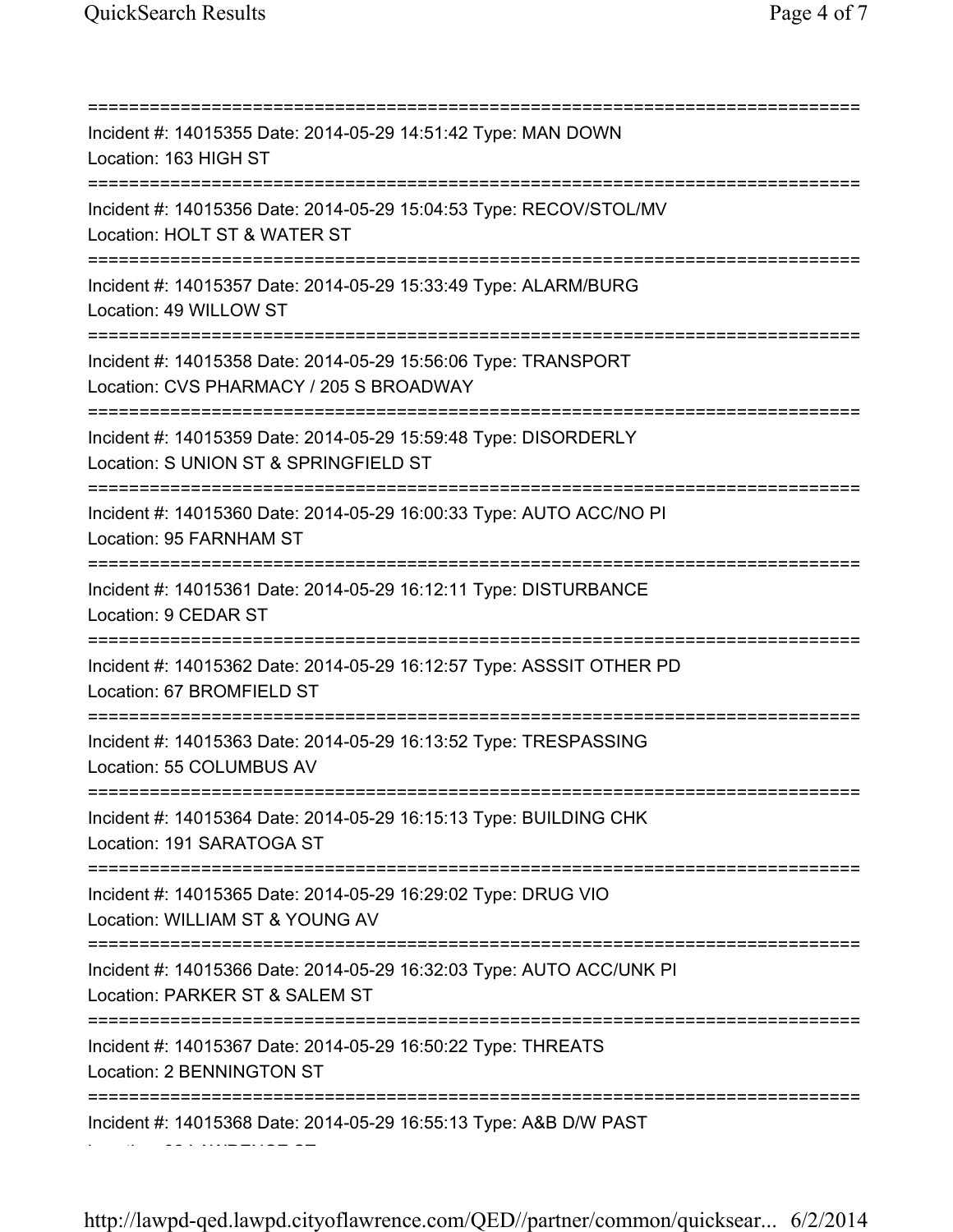| Incident #: 14015370 Date: 2014-05-29 16:57:14 Type: NOISE ORD<br>Location: 505 LOWELL ST                                                                  |
|------------------------------------------------------------------------------------------------------------------------------------------------------------|
| Incident #: 14015369 Date: 2014-05-29 16:57:57 Type: M/V STOP<br><b>Location: HAVERHILL ST</b><br>===================================                      |
| Incident #: 14015371 Date: 2014-05-29 16:58:29 Type: INVESTIGATION<br>Location: GUILMETTE SCHOOL / 80 BODWELL ST<br>====================================== |
| Incident #: 14015372 Date: 2014-05-29 17:00:38 Type: INVESTIGATION<br>Location: 391 CHESTNUT ST                                                            |
| Incident #: 14015373 Date: 2014-05-29 17:02:50 Type: DRUG VIO<br>Location: 112 MARSTON ST                                                                  |
| Incident #: 14015374 Date: 2014-05-29 17:03:05 Type: AUTO ACC/NO PI<br>Location: RT 495 & MERRIMACK ST                                                     |
| Incident #: 14015375 Date: 2014-05-29 17:07:48 Type: ALARM/HOLD<br>Location: RESD; TORREY 9786972973 / 148 CHESTER ST                                      |
| Incident #: 14015376 Date: 2014-05-29 17:29:26 Type: ALARM/BURG<br>Location: RESD; ELY CONTRERAS 9785905052 / 3 ASH ST                                     |
| Incident #: 14015377 Date: 2014-05-29 17:38:57 Type: DOMESTIC/PROG<br>Location: 44 IRENE ST                                                                |
| Incident #: 14015378 Date: 2014-05-29 17:46:09 Type: DRUG OVERDOSE<br>Location: MCDONALDS / 50 BROADWAY                                                    |
| Incident #: 14015379 Date: 2014-05-29 17:59:24 Type: MAN DOWN<br>Location: 205 BROADWAY                                                                    |
| Incident #: 14015380 Date: 2014-05-29 18:01:20 Type: UNWANTEDGUEST<br>Location: 203 HAVERHILL ST FL 1                                                      |
| Incident #: 14015381 Date: 2014-05-29 18:02:57 Type: DISTURBANCE<br>Location: BAILEY ST & OSGOOD ST                                                        |
| Incident #: 14015382 Date: 2014-05-29 18:07:33 Type: SUS PERS/MV                                                                                           |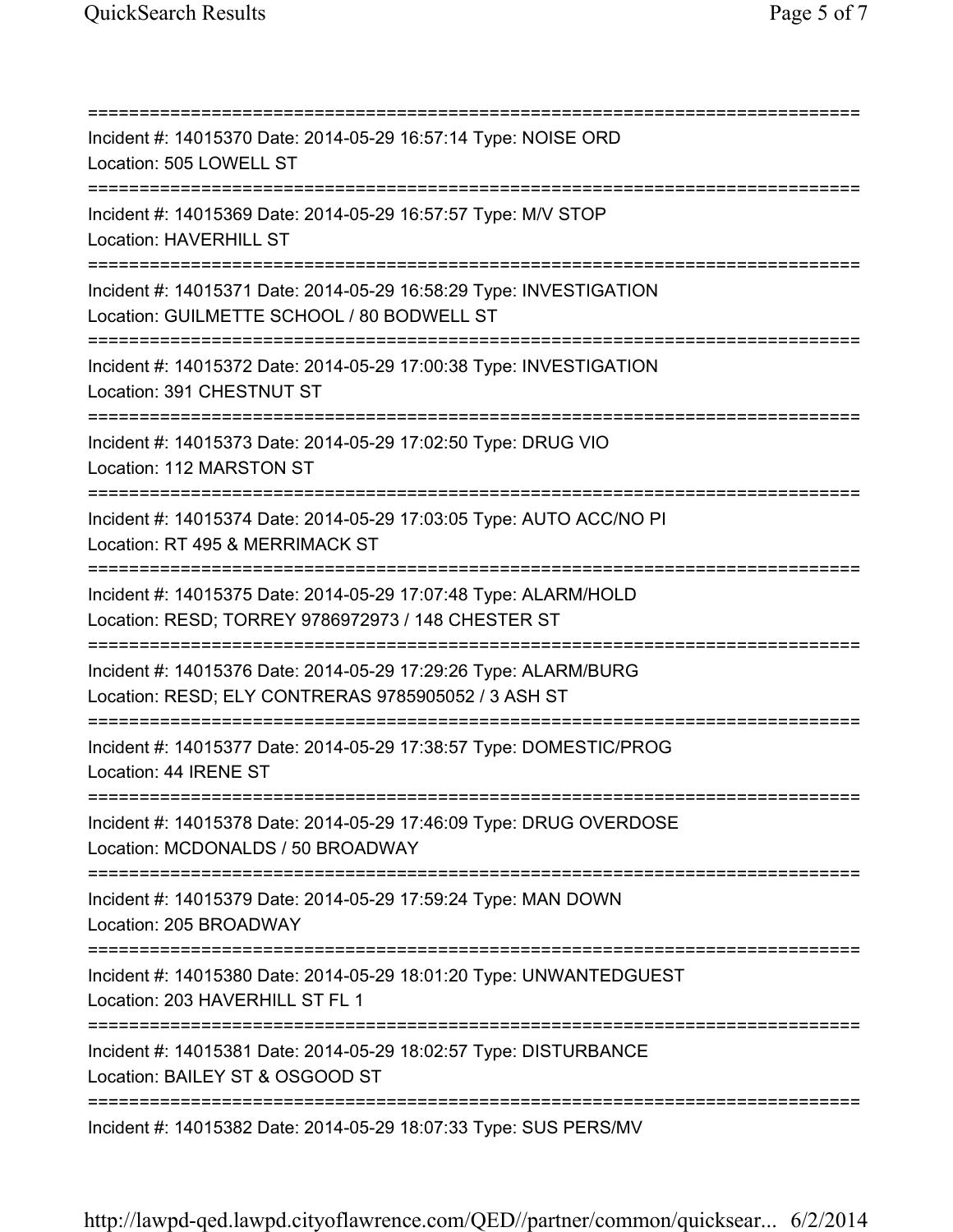=========================================================================== Incident #: 14015384 Date: 2014-05-29 18:33:43 Type: SUS PERS/MV Location: FERRY ST & HIGH ST =========================================================================== Incident #: 14015383 Date: 2014-05-29 18:35:12 Type: SUS PERS/MV Location: 282 HIGH ST =========================================================================== Incident #: 14015385 Date: 2014-05-29 18:49:06 Type: NOTIFICATION Location: 33 SALEM ST #2 =========================================================================== Incident #: 14015386 Date: 2014-05-29 18:52:09 Type: MAL DAMAGE Location: 50 ISLAND ST =========================================================================== Incident #: 14015387 Date: 2014-05-29 19:05:24 Type: SUS PERS/MV Location: 17 PLEASANT TER =========================================================================== Incident #: 14015388 Date: 2014-05-29 19:13:59 Type: LARCENY/PAST Location: YMCA / 40 LAWRENCE ST =========================================================================== Incident #: 14015389 Date: 2014-05-29 19:42:05 Type: DISORDERLY Location: BROOKFIELD ST & LENOX ST =========================================================================== Incident #: 14015390 Date: 2014-05-29 20:07:07 Type: HIT & RUN M/V Location: ANDOVER ST & S BROADWAY =========================================================================== Incident #: 14015391 Date: 2014-05-29 20:25:19 Type: M/V STOP Location: AMES ST & LOWELL ST =========================================================================== Incident #: 14015392 Date: 2014-05-29 20:41:01 Type: B&E/MV/PAST Location: 311 WATER ST =========================================================================== Incident #: 14015393 Date: 2014-05-29 21:05:46 Type: B&E/PROG Location: 26 BARNARD RD =========================================================================== Incident #: 14015394 Date: 2014-05-29 21:38:29 Type: NOTIFICATION Location: 34 IRENE ST =========================================================================== Incident #: 14015395 Date: 2014-05-29 21:41:15 Type: SUS PERS/MV Location: 321 LAWRENCE ST =========================================================================== Incident #: 14015396 Date: 2014-05-29 21:52:32 Type: AUTO ACC/PI

http://lawpd-qed.lawpd.cityoflawrence.com/QED//partner/common/quicksear... 6/2/2014